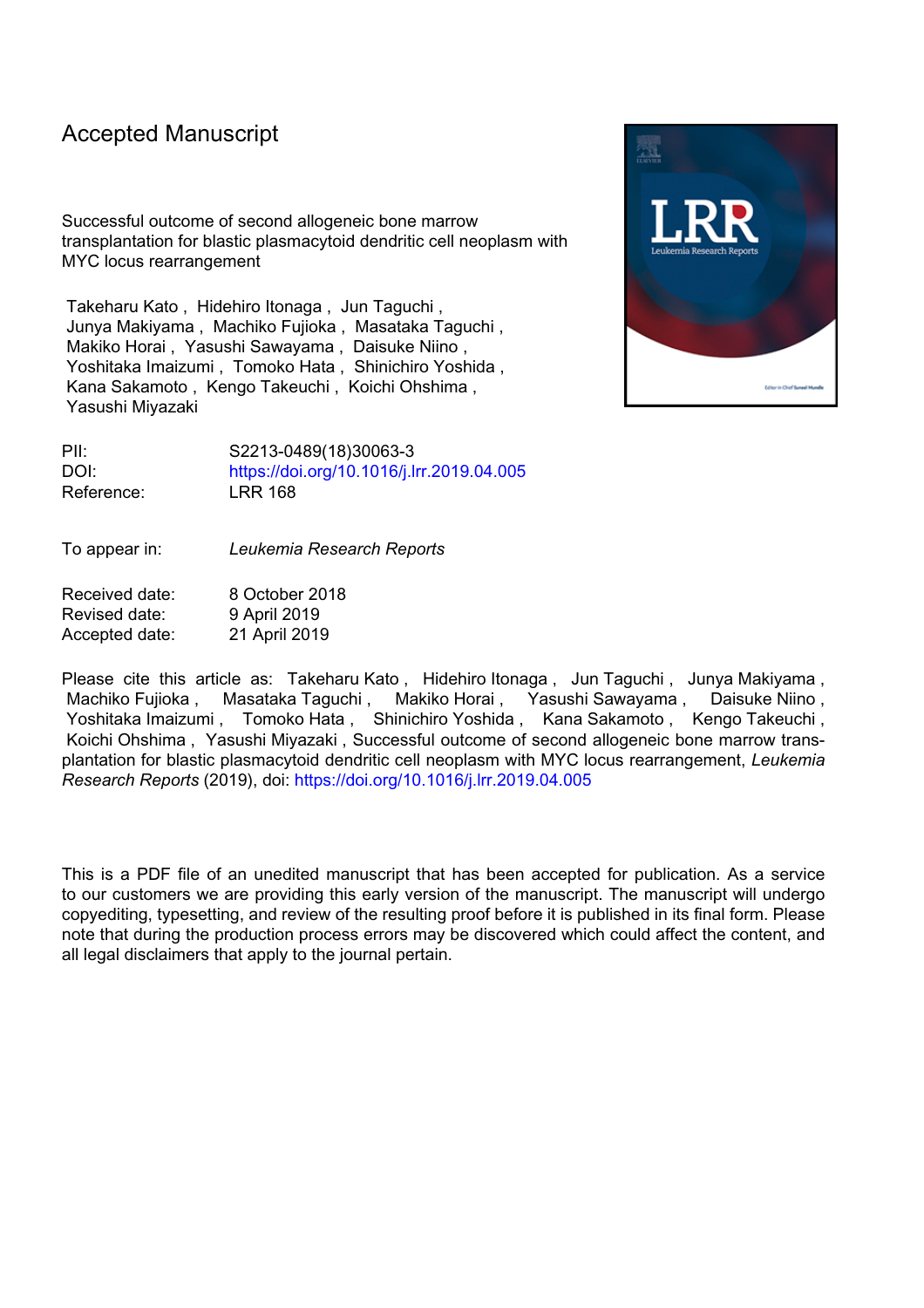# **Successful outcome of second allogeneic bone marrow transplantation for blastic plasmacytoid dendritic cell neoplasm with** *MYC* **locus rearrangement**

Takcharu Kato<sup>1)</sup>, Hidehiro Itonaga<sup>2)</sup>, Jun Taguchi<sup>3)</sup>, Junya Makiyama<sup>1), 4</sup> Maehik<br>
Fujioka<sup>2</sup>, Masataka Taguchi<sup>2)</sup>, Makiko Horai<sup>2</sup>, Yasushi Sawayama<sup>2)</sup>, Daisuke Niino<sup>5</sup><br>
Yoshitaka Imaizumi<sup>2)</sup>, Tomoko Hata<sup>2</sup>, Sh Takeharu Kato<sup>1)</sup>, Hidehiro Itonaga<sup>2)</sup>, Jun Taguchi<sup>3)</sup>, Junya Makiyama<sup>1),4)</sup>, Machiko Fujioka<sup>2)</sup>, Masataka Taguchi<sup>2)</sup>, Makiko Horai<sup>2)</sup>, Yasushi Sawayama<sup>2)</sup>, Daisuke Niino<sup>5)</sup>, Yoshitaka Imaizumi<sup>2)</sup>, Tomoko Hata<sup>2)</sup>, Shinichiro Yoshida<sup>1)</sup>, Kana Sakamoto<sup>6),7)</sup>, Kengo Takeuchi<sup>6),7)</sup>, Koichi Ohshima<sup>8)</sup>, Yasushi Miyazaki<sup>2),9)</sup>

- 1) Department of Hematology, National Hospital Organization Nagasaki Medical Center, Nagasaki, Japan,
- 2) Department of Hematology, Nagasaki University Hospital, Nagasaki, Japan.
- 3) Department of Hematology, Japanese Red Cross Nagasaki Genbaku Hospital, Nagasaki, Japan.
- 4) Department of Hematology/Oncology, Research Hospital, The Institute of Medical Science, The University of Tokyo, Tokyo, Japan
- 5) Department of Pathology, Nagasaki University Hospital, Nagasaki, Japan.
- 6) Pathology Project for Molecular Targets, The Cancer Institute, Japanese Foundation for Cancer Research, Tokyo, Japan,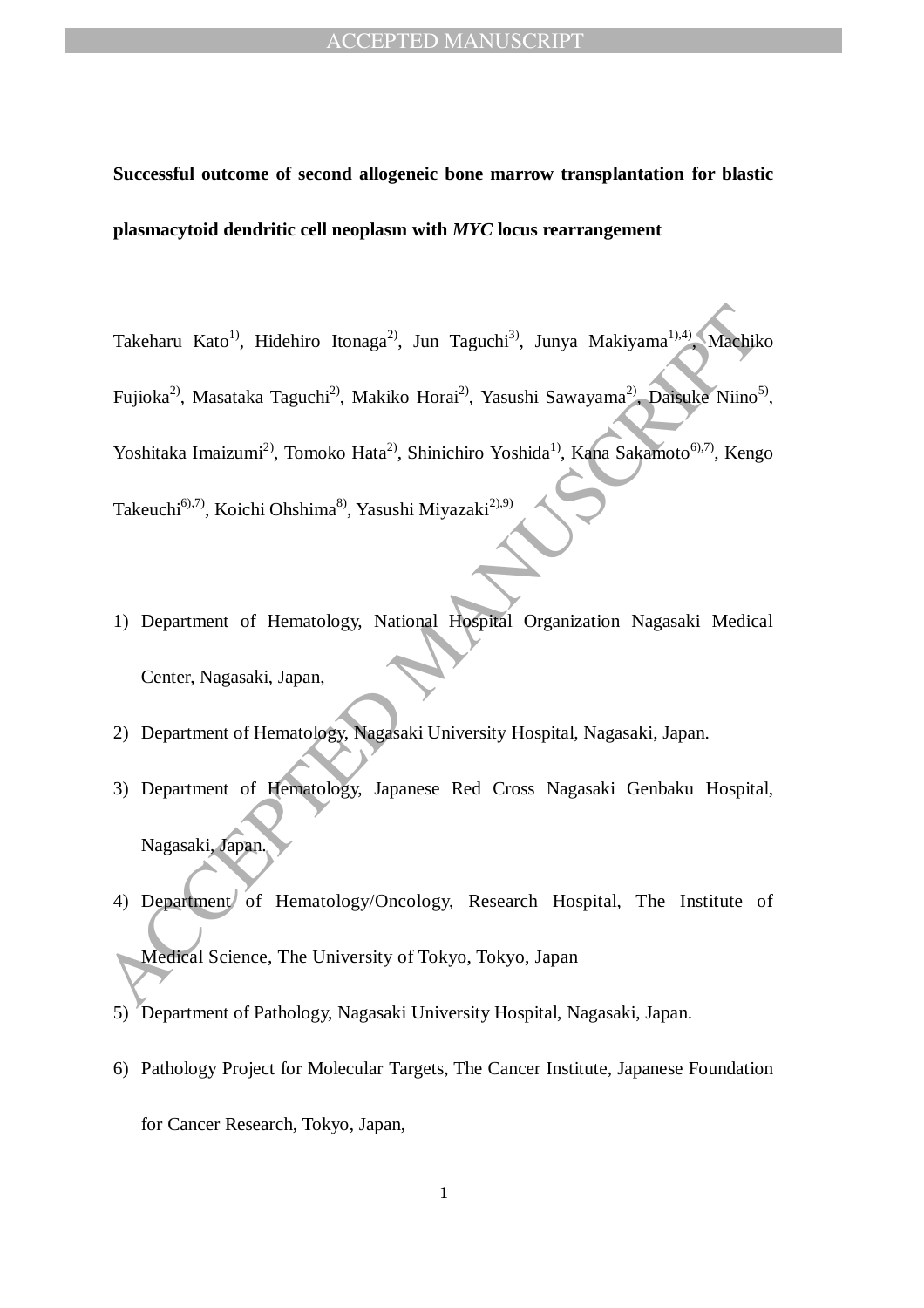- 7) Division of Pathology, The Cancer Institute, Japanese Foundation for Cancer Research, Tokyo, Japan,
- 8) Department of Pathology, School of Medicine, Kurume University, Fukuoka, Japan
- 9) Department of Hematology, Atomic Bomb Disease and Hibakusha Medicine Unit, Atomic Bomb Disease Institute, Nagasaki University, Nagasaki, Japan,

9) Department of Hernatology, Atomic Bomb Disease and Hibakusha Medicine Unit<br>Atomic Bomb Disease Institute, Nagasaki University, Nagasaki, Japan,<br>Key words: Blastic plasmacytoid dendritic cell neoplasm, allogeneic hernato Key words: Blastic plasmacytoid dendritic cell neoplasm, allogeneic hematopoietic stem cell transplantation, donor change, *MYC* rearrangement

Text: 1,375 words

Figure: 2

Table: 0

Reference: 10

Abstract: 99 words (100/words)

Corresponding author:

Hidehiro Itonaga, MD, PhD,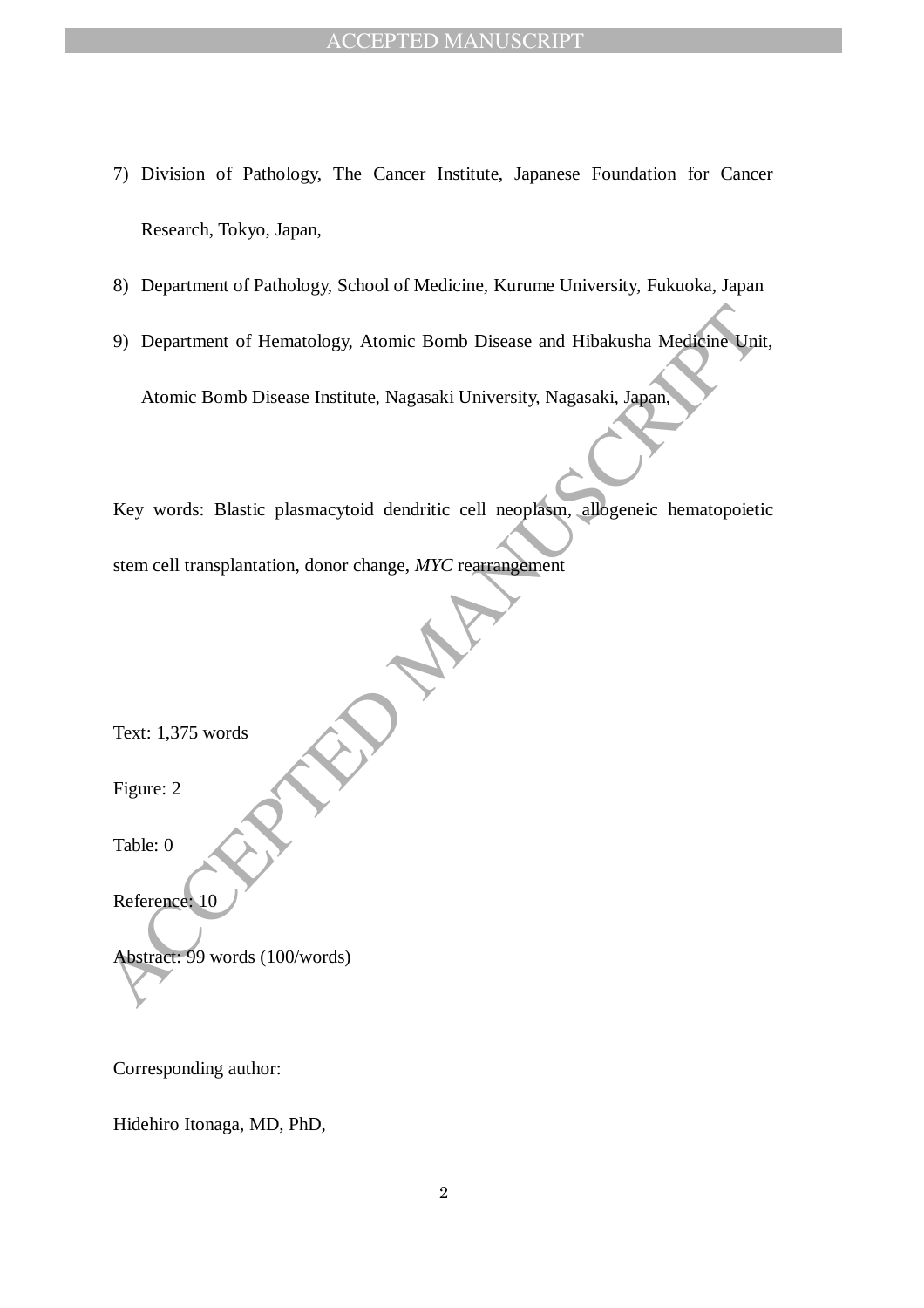Department of Hematology, Nagasaki University Hospital, 1-7-1 Sakamoto, Nagasaki,

Japan.

CEPTED MANUSCRIPT E-mail: itonaga-ngs@umin.ac.jp

Phone: +81-95-819-7380

Fax: +81-95-819-7538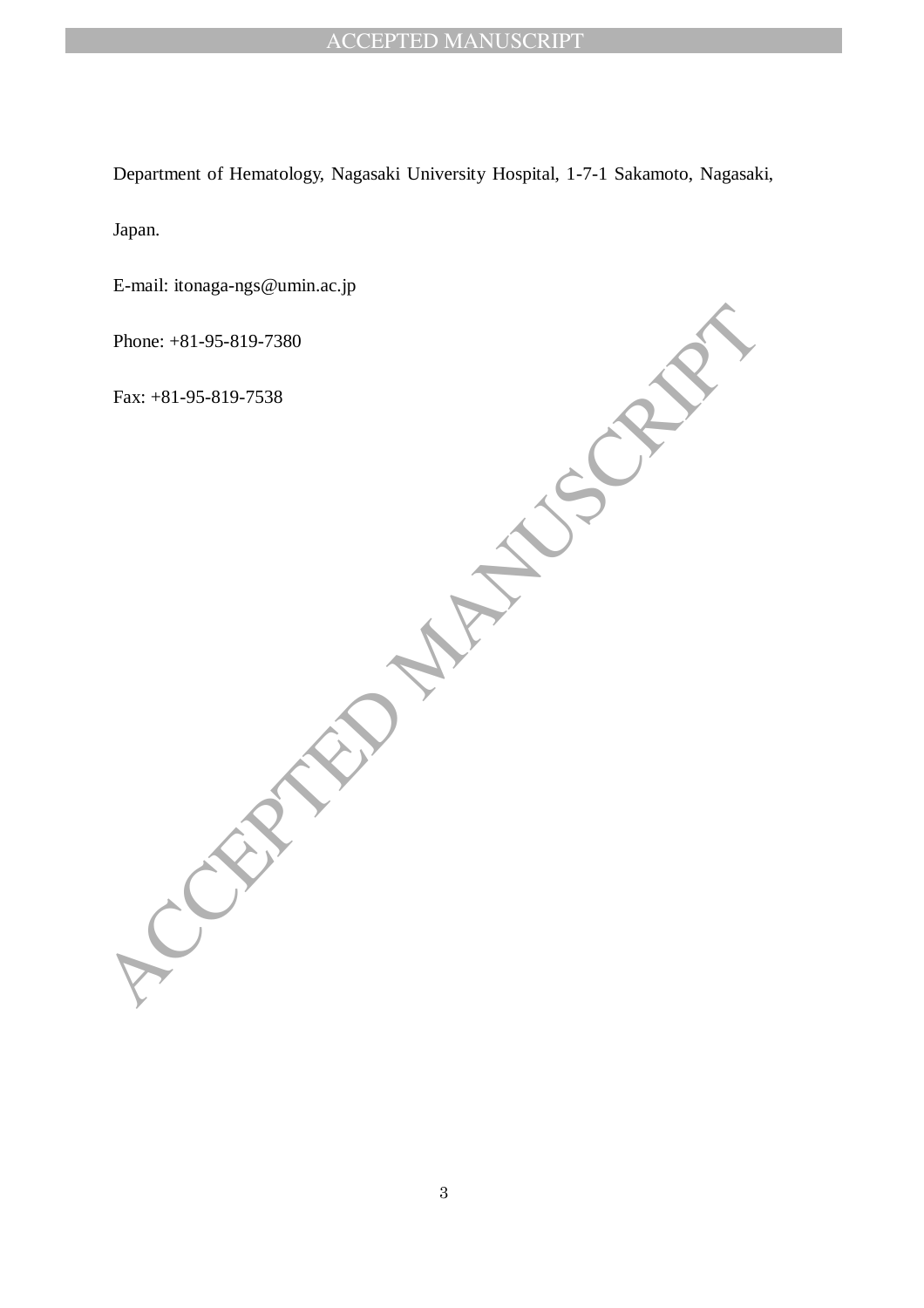#### **Abstract**

From the relation (BMT), he developed the relapsed BPDCN. After the vennent of partial remission following re-induction therapy, he underwent a second<br>
From another unrelated donor, and experienced complete remission with A 62-year-old male was diagnosed with blastic plasmacytoid dendritic cell neoplasm (BPDCN) with a *MYC* rearrangement. Four months after the first unrelated bone marrow transplantation (BMT), he developed the relapsed BPDCN. achievement of partial remission following re-induction therapy, he underwent a second BMT from another unrelated donor, and experienced complete remission with grade II acute graft-versus-host disease and moderate chronic graft-versus-host disease. He remains alive in complete remission more than 71 months after the second BMT. These results suggested that donor change at the second transplantation may represent a considerable therapeutic option for patients with relapsed BPDCN.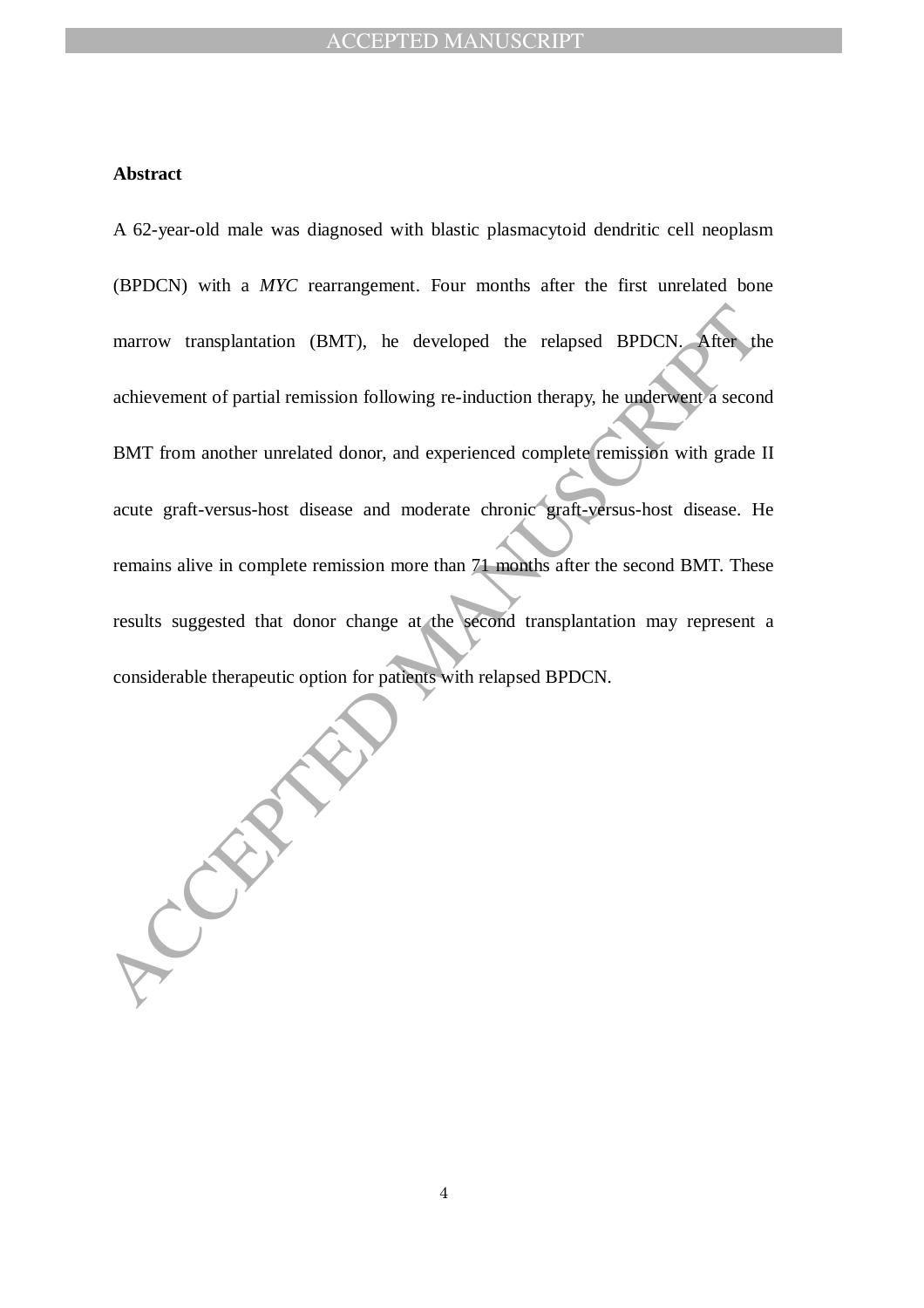#### **Introduction**

high frequency of cutaneous and bone marrow involvement [1,2,7]. Patients wit<br>
BPDCN have a poor prognosis; the median overall survival after chemotherapy ha<br>
been 7.1 to 11.0 months [1, 2]. Previous reports showed that al Blastic plasmacytoid dendritic cell neoplasm (BPDCN) is a highly aggressive malignant disorder derived from the precursors of plasmacytoid dendritic cells with a high frequency of cutaneous and bone marrow involvement [1,2,7]. Patients with BPDCN have a poor prognosis; the median overall survival after chemotherapy has been 7.1 to 11.0 months [1, 2]. Previous reports showed that allogeneic hematopoietic stem cell transplantation (allo-HSCT) or autologous-HSCT are promising modalities that provide durable remission for BPDCN patients, with median overall survival after transplantation ranging from 22.7 to 53.5 months [1, 3, 4]. Therefore, allo-HSCT and autologous-HSCT should be considered as a therapeutic option for eligible patients. However, the relapse rate after allo-HSCT is approximately 30% [3, 4], and relapsed

patients have an extremely poor prognosis. Treatment options for the relapsed disease after allo-HSCT include withdrawal of immunosuppressants, donor lymphocyte infusion, and chemotherapy [5], but there are few reports describing the feasibility of a second allo-HSCT.

We here report a patient with BPDCN who achieved long-term remission after a second allo-HSCT from an unrelated donor using reduced-intensity conditioning (RIC).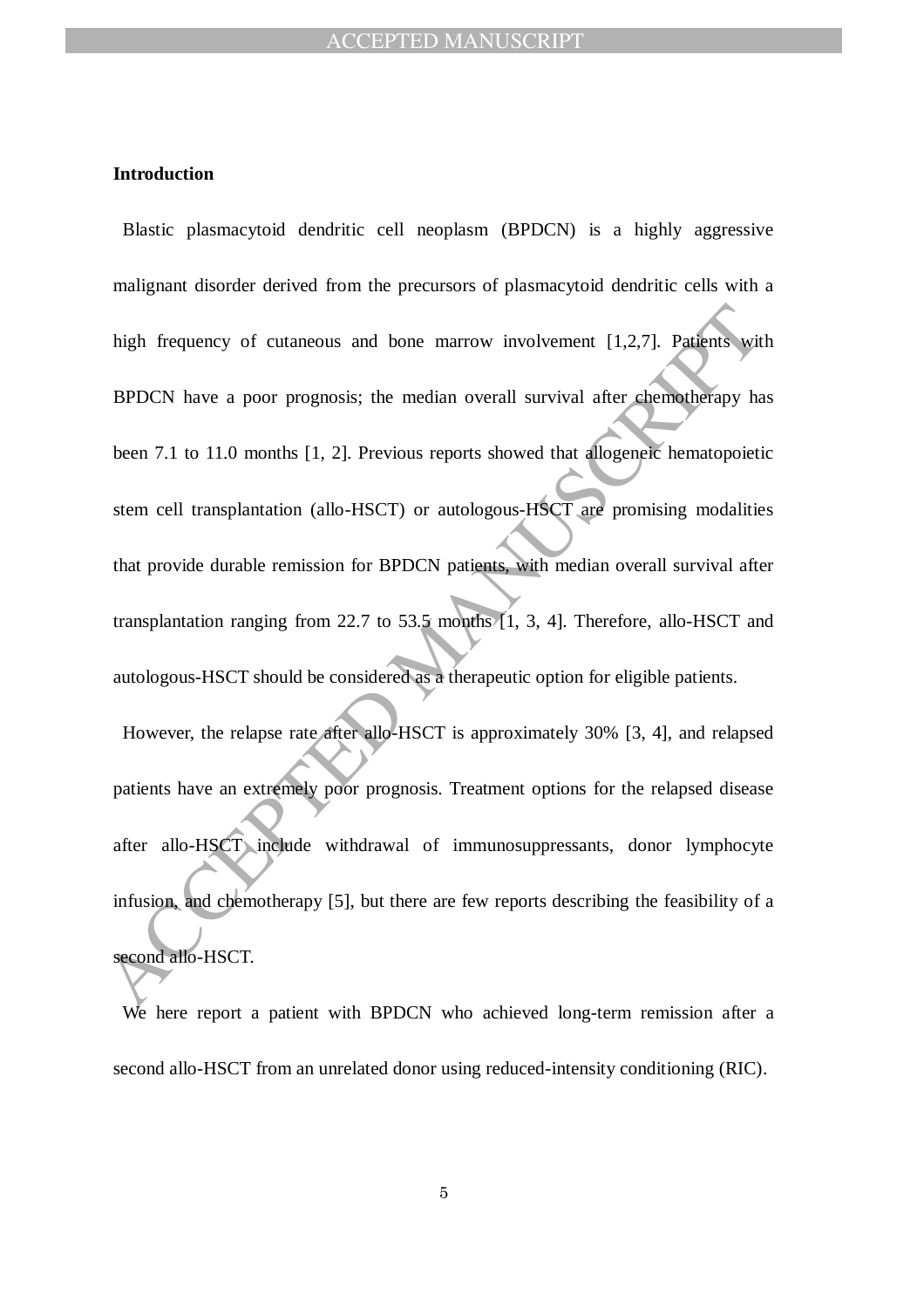#### **Case report**

cells with immunoblastoid cytomorphology [6]. The cells were positive for CD-<br>CD123, TCL1, and MYC and partly positive for CD56 (Figure 1A-G); but negative fc<br>CD3, CD20, CD79a, terminal deoxynucleotidyl transferase (TdT), A 62-year-old male presented with a cutaneous tumor on the left arm and lymphadenopathy in the left axilla. Skin biopsy showed a diffuse infiltration of tumor cells with immunoblastoid cytomorphology [6]. The cells were positive for CD4, CD123, TCL1, and MYC and partly positive for CD56 (Figure 1A-G); but negative for CD3, CD20, CD79a, terminal deoxynucleotidyl transferase (TdT), myeloperoxidase (MPO), CD34, and the Epstein-Barr encoding region. In split fluorescence *in situ* hybridization (FISH) assay [10], tumor cells were positive for 8q24 (*MYC* locus) rearrangement but negative for *SUPT3H* and *MYB* rearrangements (Figure 2). The present patient was diagnosed with BPDCN according to the diagnostic criteria proposed by Julia et al. [7]. Peripheral blood yielded a hemoglobin level of 14.4 g/dL, a leukocyte count of  $6.6 \times 10^3/\mu$ L and a platelet count of 13.5  $\times 10^4/\mu$ L. Bone marrow examination showed 92% blast cells (Figure 1H), of which MPO activity was not detected by the diaminobenzidine method. Flow cytometry analysis revealed that the leukemic cells were positive for CD4, CD33, CD123, interleukin-3 receptor, human leukocyte antigen (HLA)-DR, and CD45RA, partly positive for CD56 and negative for TdT and cytoplasmic MPO. G-banding analysis showed del(13)(q12q22) in 7 out of 16 metaphase cells. Rearrangements of the T cell receptor gamma-chain gene by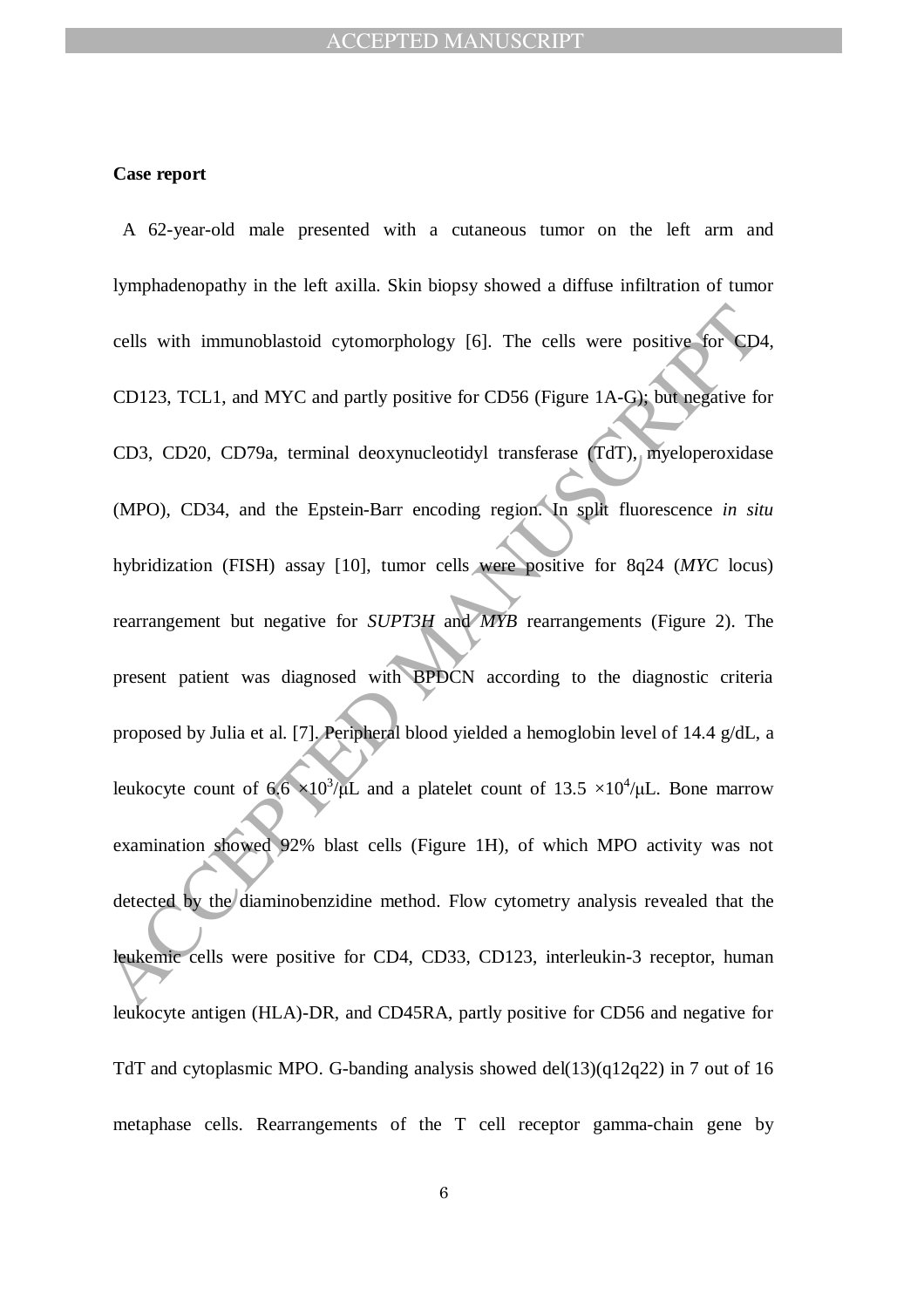50 mg/m<sup>2</sup> daily for 5 days and cytarabine 100 mg/m<sup>2</sup> daily for 7 days, resulting i<br>complete hematological remission (CR). Subsequently, he received 2 courses c<br>consolidation chemotherapy. The patient did not have a rela polymerase chain reaction (PCR) analysis and immunoglobulin heavy-chain genes by Southern blotting analysis were not detected. These findings confirmed bone marrow involvement of BPDCN. The induction chemotherapy was initiated with daunorubicin 50 mg/m<sup>2</sup> daily for 5 days and cytarabine 100 mg/m<sup>2</sup> daily for 7 days, resulting in complete hematological remission (CR). Subsequently, he received 2 courses of consolidation chemotherapy. The patient did not have a related donor who was serologically HLA-matched. Thus, he was transplanted with unrelated bone marrow from a male donor (total nucleated cell dose,  $3.4 \times 10^8$  cells/kg; genotypically matched for HLA-A, -B, -Cw, and -DR1) from the Japan Marrow Donor Program using a RIC regimen with total body irradiation (TBI)  $2 \text{ Gy} / 1$  fraction, fludarabine (Flu) 125 mg/m<sup>2</sup>, and melphalan (Mel) 80 mg/m<sup>2</sup>. A combination of tacrolimus (Tac) and short-term methotrexate (sMTX) was used as graft-versus-host disease (GVHD) prophylaxis. Neutrophil engraftment (absolute neutrophil count of at least  $>0.5 \times 10^9$ /L for 3 consecutive points) and platelet recovery (platelet count of  $>50 \times 10^9/1$  without transfusion for 3 consecutive points) were obtained on days  $+15$  and  $+30$  after transplantation, respectively. He maintained CR without any symptoms of GVHD.

Four months after the initial transplantation, he developed two cutaneous tumors on his legs. Skin biopsy showed the infiltration of tumor cells but bone marrow aspiration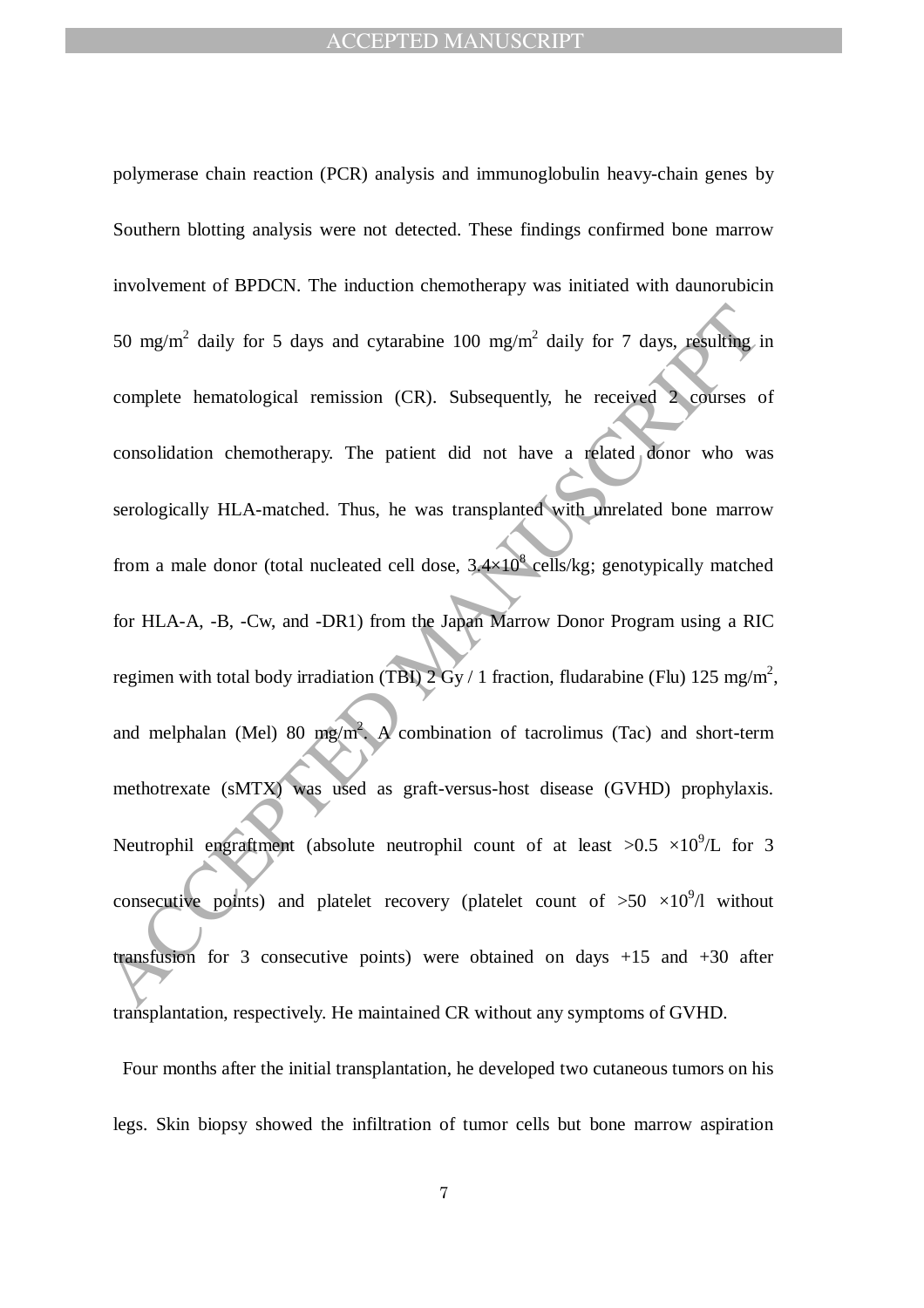tandem repeat DNA analysis showed 5.5% recipient-type cells at day 180, indicating<br>progression to hematological relapse of BPDCN. He achieved partial remussion after<br>course of re-induction chemotherapy with daily cyclopho showed no evidence of relapse, which confirmed extramedullary relapse of BPDCN. Despite the cessation of Tac, lymphadenopathy in the left inguinal was noted. At day 180 after allo-HSCT, bone marrow examination revealed 10% leukemic cells, and short tandem repeat DNA analysis showed 5.5% recipient-type cells at day 180, indicating a progression to hematological relapse of BPDCN. He achieved partial remission after 1 course of re-induction chemotherapy with daily cyclophosphamide 600 mg/m<sup>2</sup> on day 1, vincristine 1.3 mg/m<sup>2</sup> on days 1, 8, 15, 22, doxorubicin  $20 \text{ mg/m}^2$  on days 1 to 3, prednisolone 60 mg/body po on days 1 to 7 (then tapered for 28 days) and L-asparaginase 2000 IU/ $m^2$  div on days 11, 13, 18, 21. The patient was transplanted with HLA-matched unrelated male bone marrow (total nucleated cell dose,  $2.3 \times 10^8$ ) cells/kg; genotypically matched for HLA-A, -B, -Cw and -DR1) followed by a RIC regimen with Flu 30 mg/m<sup>2</sup> daily for 5 days, intravenous busulfan (BU) 3.2 mg/kg daily for 2 days, and TBI 2 Gy / 1 fraction. Tac and sMTX were administered as prophylaxis against GVHD. Ten days after the second transplantation (before neutrophil engraftment), he presented with stridor due to severe laryngeal irritation, and underwent mechanical ventilation. Neutrophil engraftment and platelet recovery were achieved on days +21 and +127 after the second transplantation, respectively. He achieved the second CR of BPDCN with complete second-donor chimerism. He developed grade II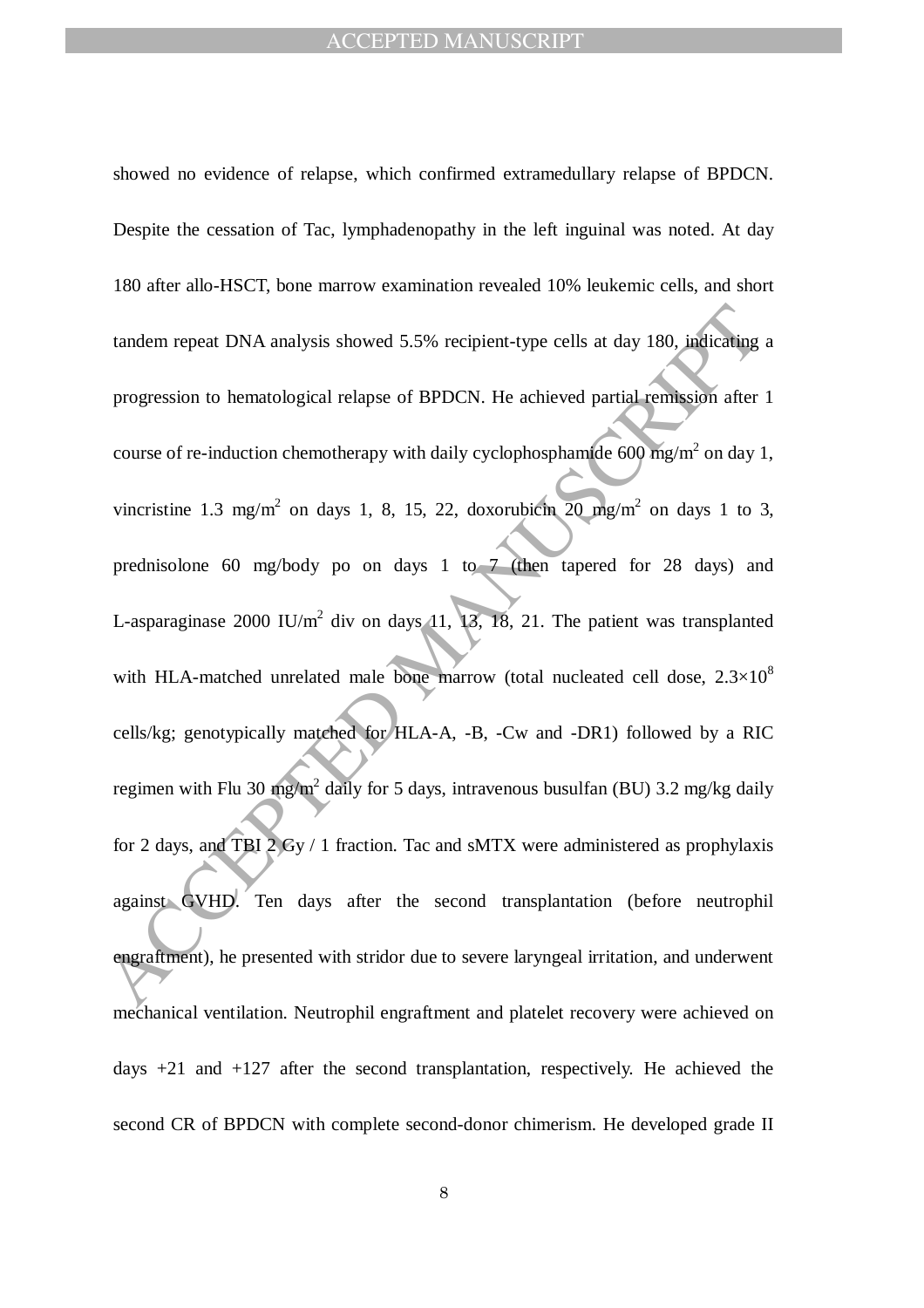to moderate chronic GVHD. He started anti-androgen therapy for localized prostate<br>cancer at day +1525. During anti-androgen therapy, he did not experience any symptom<br>of relapse disease of BPDCN. Furthermore, chronic GVHD acute GVHD with stage 2 skin involvement 48 days after transplantation, but did not require additional immunosuppressive treatment, such as systemic administration of corticosteroid. He presented lichen planus-like features in the skin and oral mucosa due to moderate chronic GVHD. He started anti-androgen therapy for localized prostate cancer at day +1525. During anti-androgen therapy, he did not experience any symptom of relapse disease of BPDCN. Furthermore, chronic GVHD in oral mucosa and skin persisted without progression in any other organ, and a lymphocyte count was maintained between 3.01 and  $4.41 \times 10^9$ /L. The withdrawal of immunosuppressants was performed on day +1748. He was alive without any symptom of relapse more than 71 months after the second allo-HSCT.

#### **Discussion**

We treated a BPDCN patient who was maintained in CR for more than 5 years after a second allo-HSCT. Use of a new donor for the second allo-HSCT was reported to be a valid option in patients who developed relapse of acute leukemia after the first allo-HSCT [8]. To the best of our knowledge, this is the first report of the feasibility of using a different donor for a second allo-HSCT for a relapsed BPDCN patient.

Importantly, the second allo-HSCT provided long-term remission for relapsed BPDCN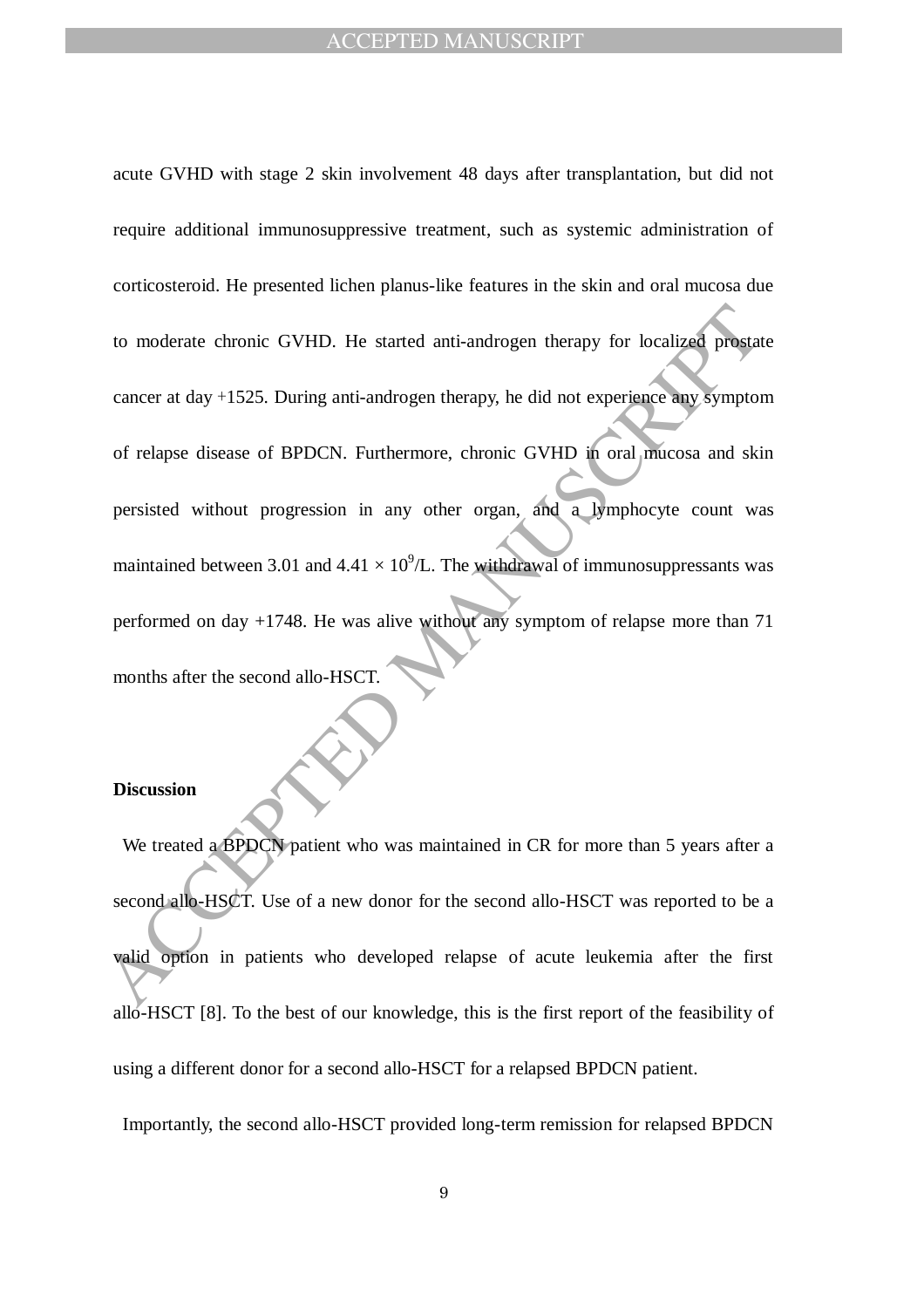about graft-versus-leukemia effect together with the occurrence of GVHD for seven<br>other hematological malignancies [9, 10], we speculate that the potential<br>graft-versus-tumor effect for BPDCN was enhanced by the developmen after the first unrelated allo-HSCT in the present case. One interesting finding was that no symptom of GVHD was observed after the first allo-HSCT, but acute and chronic GVHD developed after the second allo-HSCT. Based on the facts previously reported about graft-versus-leukemia effect together with the occurrence of GVHD for several other hematological malignancies [9, 10], we speculate that the potent graft-versus-tumor effect for BPDCN was enhanced by the development of GVHD following the second allo-HSCT. Thus, it is possible that avoidance of additional treatment for active GVHD preserved the potential graft-versus-BPDCN effect in the present case. In this regard, donor change at the second allo-HSCT would be a considerable option for relapsed BPDCN patients without a history of GVHD after their first allo-HSCT.

The present case suggested that the application of a second allo-HSCT should be considered for BPDCN patients if the patient is eligible and a suitable donor is available. For such patients, a RIC regimen would be suitable in order to minimize life-threatening complications. Aoki et al. reported promising results of allo-HSCT using a RIC regimen for chemosentivitive BPDCN [4]. However, our patient experienced severe laryngeal irritation early after the second allo-HSCT. Thus, careful management is needed for patients who undergo a second allo-HSCT regardless of the intensity of the conditioning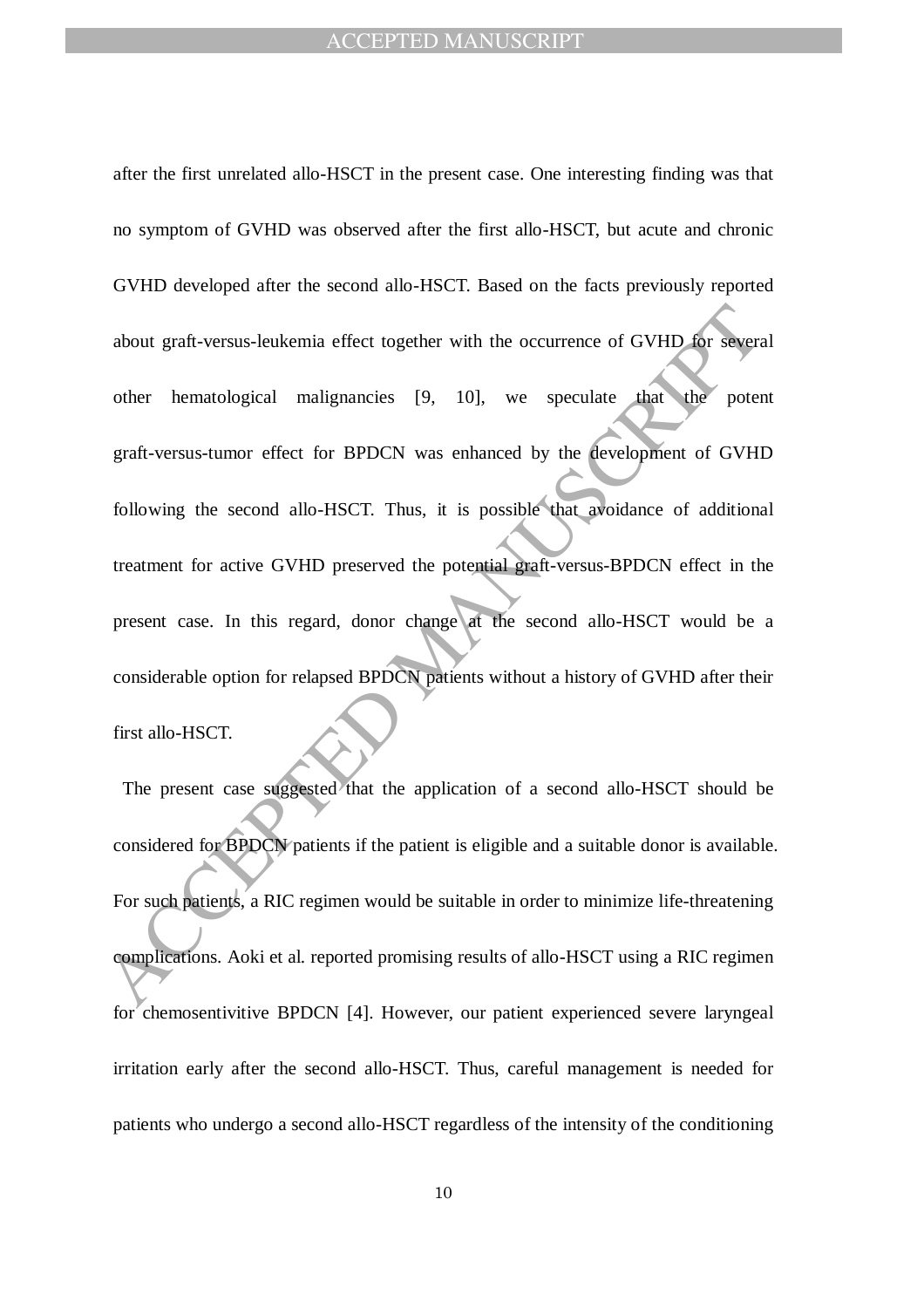regimen.

strategy is not yet established. Therefore, it would be of interest to determine whether<br>allo-HSCT utilizing a graft-versus-tumor effect could overcome the negative impact of<br>8q24 rearrangement and subsequent MYC expressio A recent retrospective study showed that 8q24 rearrangement and subsequent MYC expression in BPDCN correlated with a poor prognosis [6], and a standard therapeutic strategy is not yet established. Therefore, it would be of interest to determine whether allo-HSCT utilizing a graft-versus-tumor effect could overcome the negative impact of 8q24 rearrangement and subsequent MYC expression in BPDCN. Considering the promising experimental results of novel molecular-targeting agents for BPDCN with MYC rearrangement [6], the efficacy of sequential treatment with such agents and allo-HSCT using RIC should be investigated in future studies.

In summary, our results suggested that donor change at a second allo-HSCT might have a considerable therapeutic benefit for relapsed BPDCN with *MYC* rearrangement. Further research in a larger cohort is necessary to draw definitive conclusions.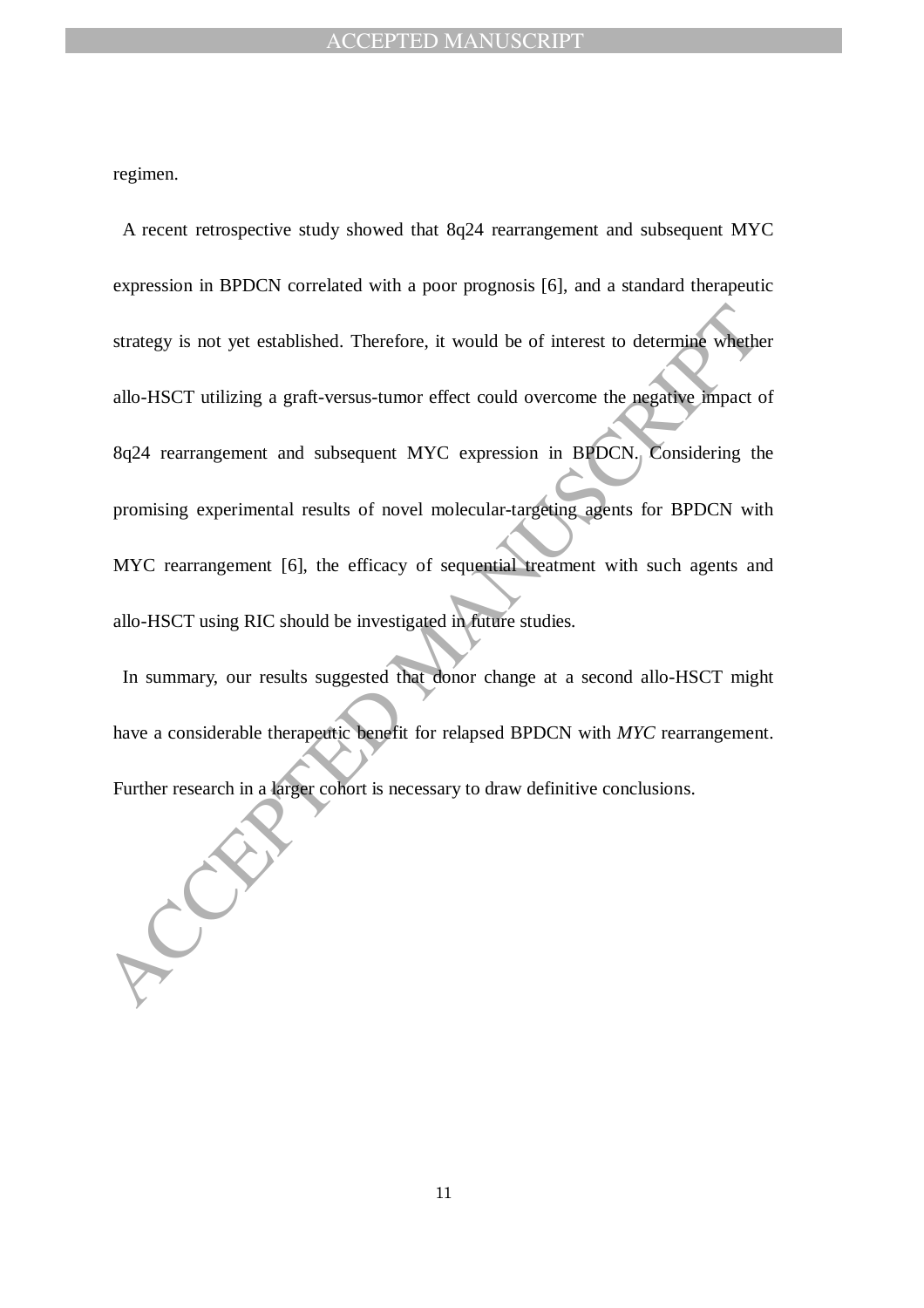#### **Acknowledgments**

The authors thank Dr. Seiji Sakata and Ms. Satoko Baba for supporting FISH analysis.

analysis/interpretation, and drafting the manuscript; J.M., M.F., M.T., M.H., Y.S., Y.I<br>T.H. and S.Y.: Clinical management and critical revision of the manuscript; D.N. an<br>K.O.: Pathological diagnosis, cytogenetical revisi Author contributions: T.K., H.I., J.T. and Y.M.: Clinical management, data analysis/interpretation, and drafting the manuscript; J.M., M.F., M.T., M.H., Y.S., Y.I., T.H. and S.Y.: Clinical management and critical revision of the manuscript; D.N. and K.O.: Pathological diagnosis and critical revision of the manuscript; K.S. and K.T.: Pathological diagnosis, cytogenetical analysis, and critical revision of the manuscript; Y.M.: Critical revision and final approval of the manuscript.

#### **Conflict of interest**

The authors have declared that there is no conflict of interest.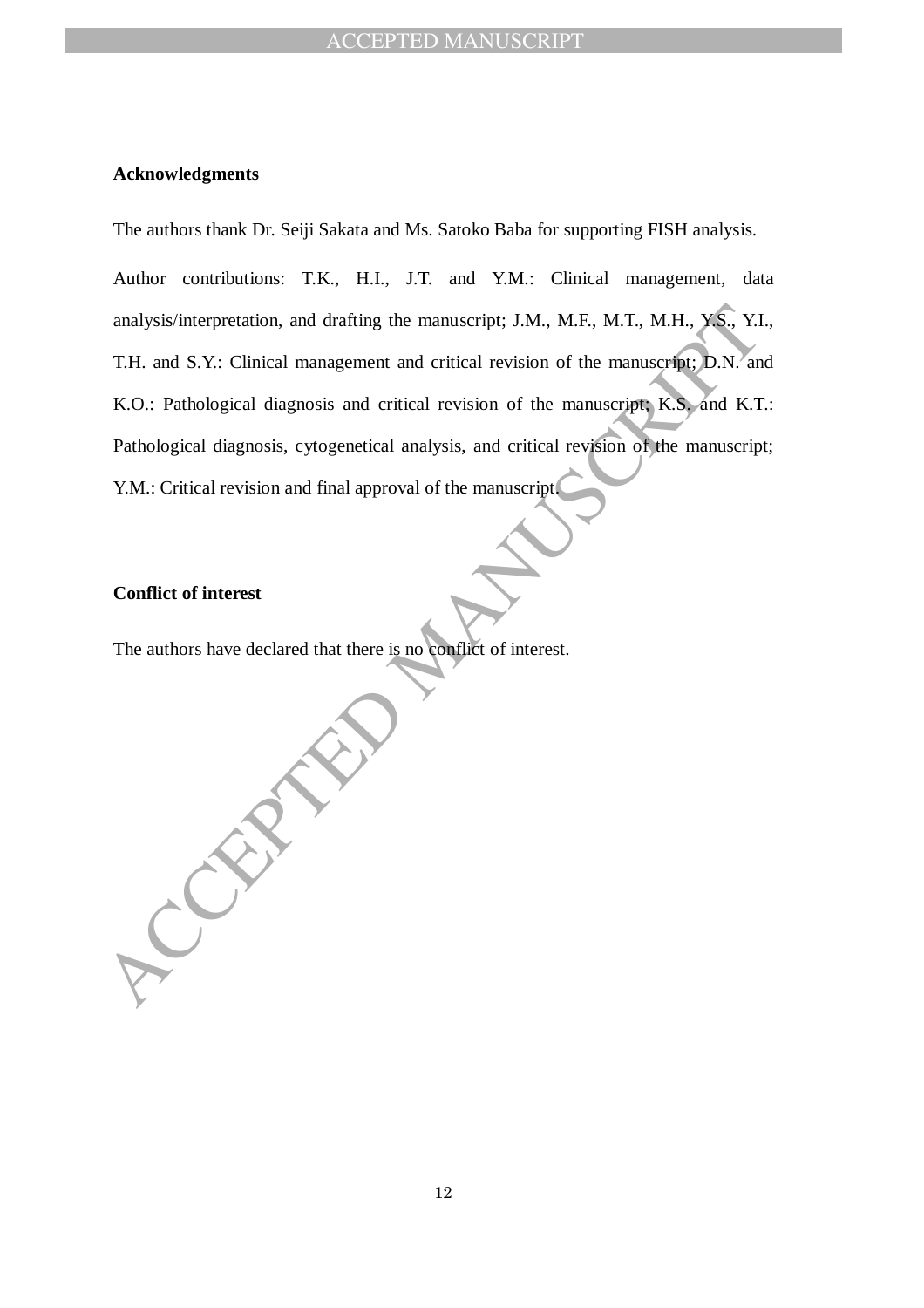#### **References**

1. Pagano L, Valentini CG, Pulsoni A, et al. Blastic plasmacytoid dendritic cell neoplasm with leukemic presentation: an Italian multicenter study. Haematologica. 2013;98(2):239–246.

2. Feuillard J, Jacob M-C, Valensi F, et al. Clinical and biologic features of CD4(+)CD56(+) malignancies. Blood. 2002;99(5):1556–1563

 $2013;98(2):239-246.$ <br>
2. Feuillard J, Jacob M-C, Valensi F, et al. Clinical and biologic features computer ( $2014$ ) ( $2015$ ) malignancies. Blood.  $2002;99(5):1556-1563$ <br>
3. Roos-Weil D, Dietrich S, Bournendil A, et al. Sig 3. Roos-Weil D, Dietrich S, Boumendil A, et al. Stem cell transplantation can provide durable disease control in blastic plasmacytoid dendritic cell neoplasm: a retrospective study from the European Group for Blood and Marrow Transplantation. Blood. 2013;121(3):440-446.

4. Aoki T, Suzuki R, Kuwatsuka Y, et al. Long-term survival following autologous and allogeneic stem cell transplantation for blastic plasmacytoid dendritic cell neoplasm. Blood. 2015;125(23):3559-3562.

5. Dietrich S, Andrulis M, Hegenbart U, et al. Blastic plasmacytoid dendritic cell neoplasia (BPDC) in elderly patients: results of a treatment algorithm employing allogeneic stem cell transplantation with moderately reduced conditioning intensity. Biol Blood Marrow Transplant. 2011;17(8):1250-1254.

6. Sakamoto K, Katayama R, Asaka R, et al. Recurrent 8q24 rearrangement in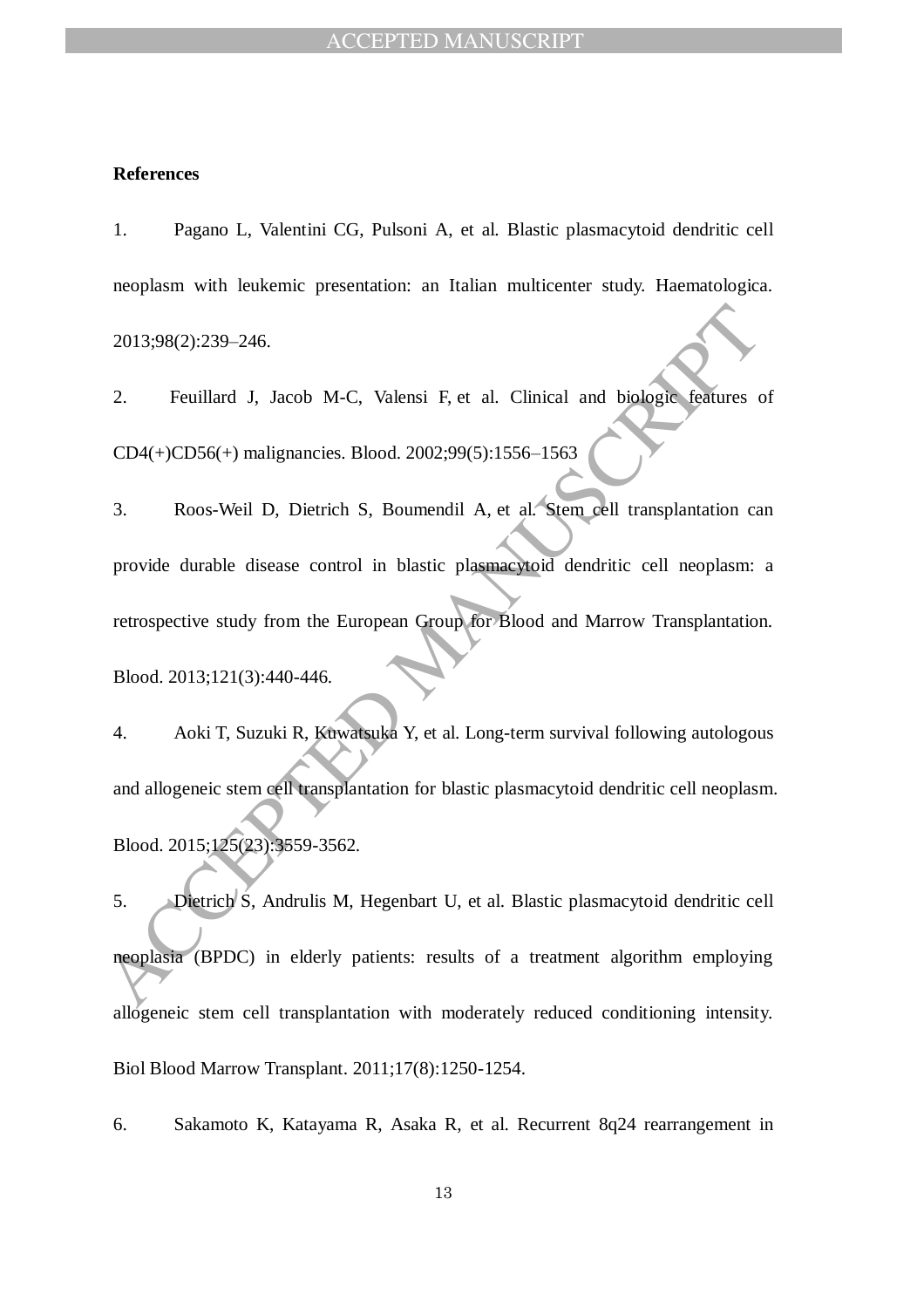blastic plasmacytoid dendritic cell neoplasm: association with immunoblastoid cytomorpholog, MYC expression, and drug response. Leukemia 2018. http://doi.org/10.1038/s41375-018-0154-5.

7. Julia F, Dalle S, Duru G, et al. Blastic Plasmacytoid Dendritic Cell Noplasms. Clinico-immunohistochemical Correlations in a Series of 91 Patients. Am J Surg Pathol. 2014;38(5):673-680.

8. Christopeit M, Kuss O, Finke J, et al. Second allograft for Hematologic relapse of acute leukemia after first allogeneic stem-cell transplantation from related and unrelated donors: The role of donor change. J Clin Oncol. 2013;31(26):3259-3271.

3. Julia F, Dalle S, Duru G, et al. Blastic Plasmacytoid Dendritic Cell Nophagne<br>
2014;38(5):673-680.<br>
8. Christopeit M, Kuss O, Finke J, et al. Second alfografi for Hematologic relays<br>
3. Christopeit M, Kuss O, Finke J, e 9. Valcárcel D, Martino R, Caballero D, et al. Sustained remissions of high-risk acute myeloid leukemia and myelodysplastic syndrome after reduced intensity conditioning allogeneic hematopoietic transplantation: Chronic graft-versus-host disease is the strongest factor improving survival. J Clin Oncol. 2008;26(4):577-584.

10. Itonaga H, Iwanaga M, Aoki K, et al. Impacts of graft-versus-host disease on outcomes after allogeneic hematopoietic stem cell transplantation for chronic myelomonocytic leukemia: A nationwide retrospective study. Leuk Res. 2016;41:48-55.

14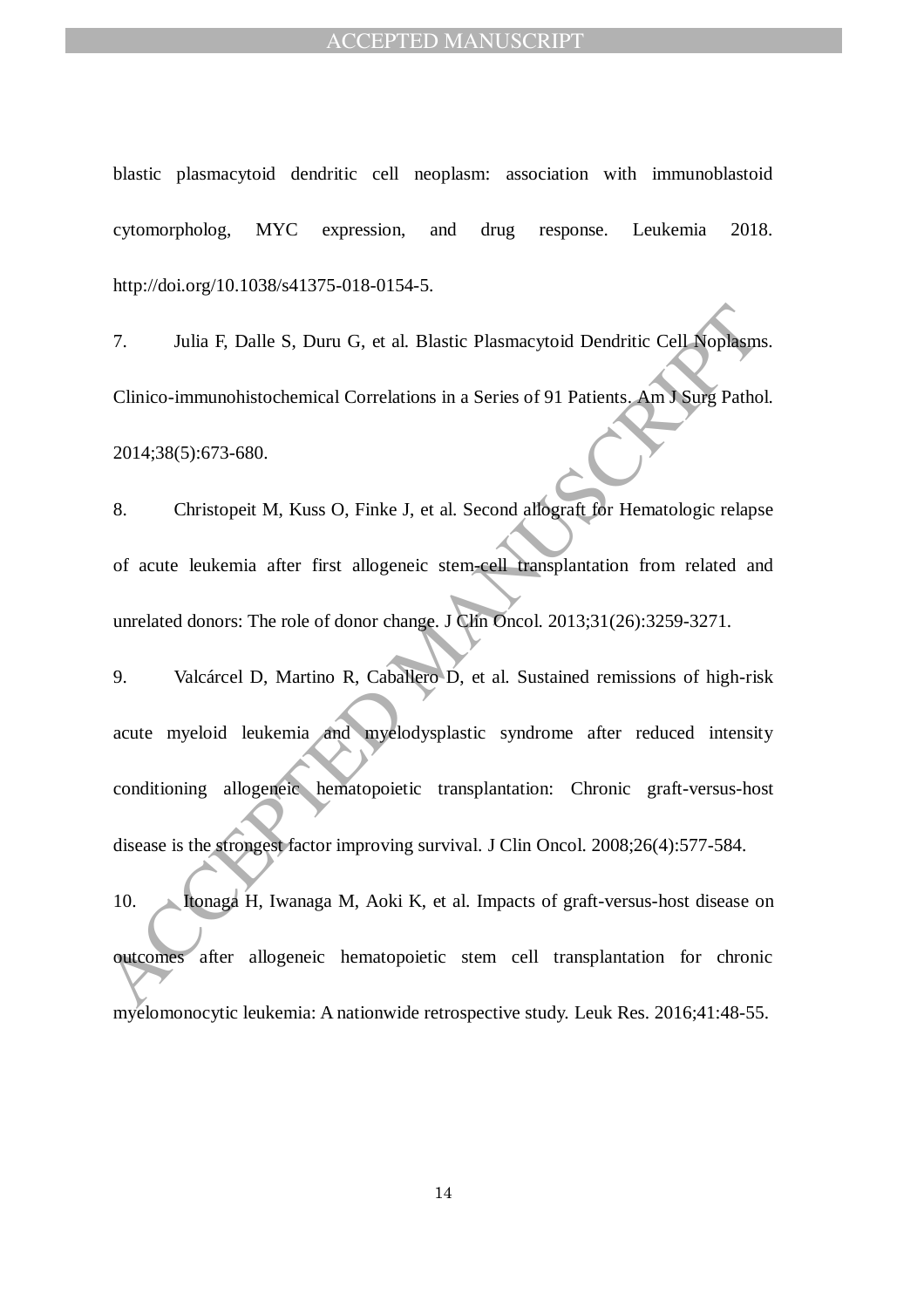#### **Figure Legends**

**Figure 1. Pathological features of a cutaneous tumor and microscopic features of blastoid cells in bone marrow.**

Skin biopsy showed diffuse infiltration of tumor cells with immunoblastoid cytology in the dermis (H-E staining: A,  $\times$ 100; B,  $\times$ 400). Immunohistochemically, the infiltrating immunoblastoid cells were positive for CD4 (C,  $\times$ 200), CD123 (D,  $\times$ 200), TCL1  $(E, \times 200)$ , and MYC (F,  $\times 400$ ) and partly positive for CD56 (G,  $\times 200$ ). Bone marrow aspiration showed the infiltration of medium-sized blastoid cells (May-Giemsa staining: H, ×1,000).